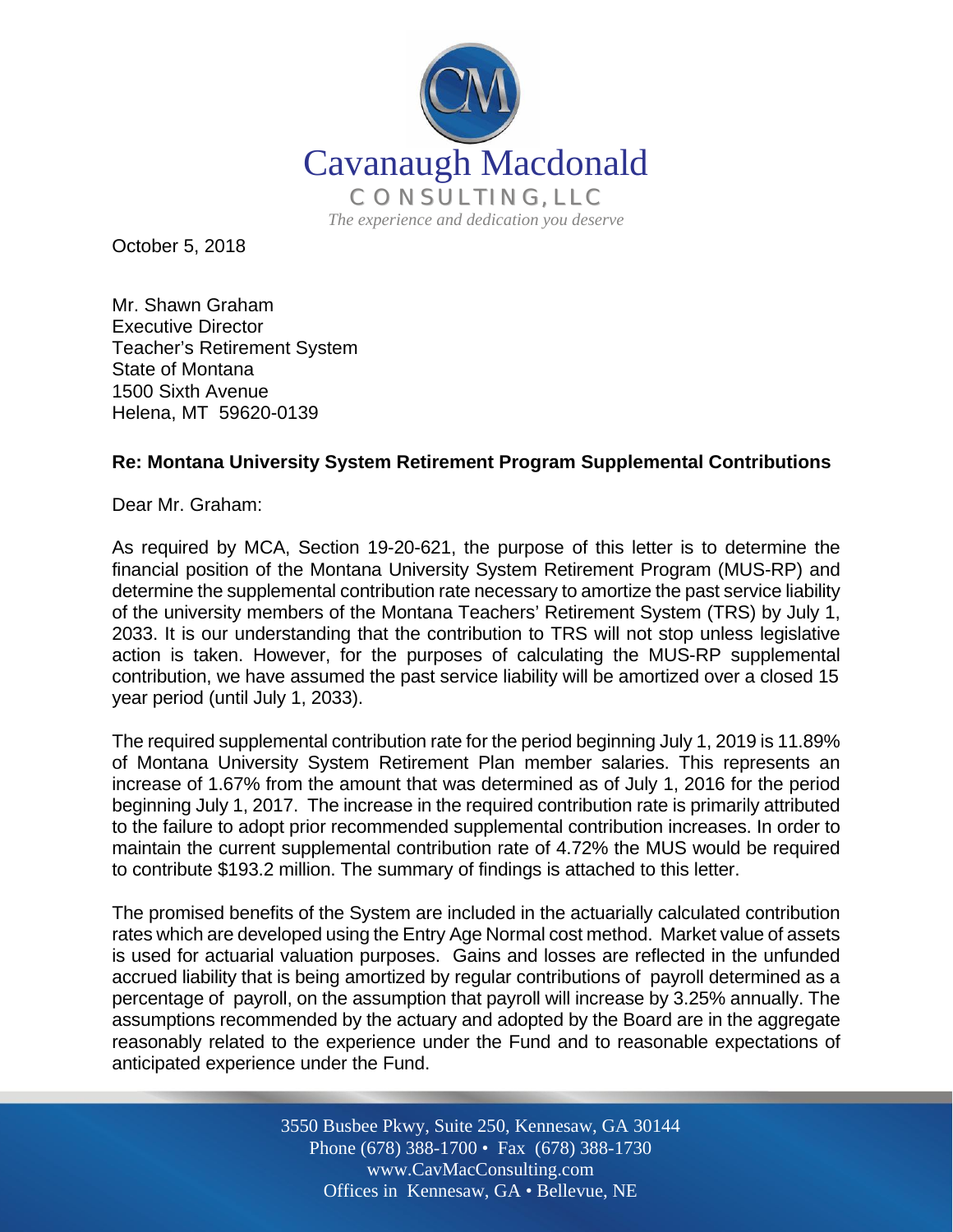

October 5, 2018 Mr. Shawn Graham Page 2

The calculations assume the value of the GABA benefits for MUS members are not financed by the supplemental contributions made as a percent of member salaries but are instead financed by the TRS contribution rate.

This is to certify that the independent consulting actuary is a member of the American Academy of Actuaries and has experience in performing valuations for public retirement systems, that the valuation was prepared in accordance with principles of practice prescribed by the Actuarial Standards Board, and that the actuarial calculations were performed by qualified actuaries in accordance with accepted actuarial procedures, based on the current provisions of the retirement system and on actuarial assumptions that are internally consistent and reasonably based on the actual experience of the System.

Future actuarial results may differ significantly from the current results presented in this letter due to such factors as the following: plan experience differing from that anticipated by the economic or demographic assumptions; changes in economic or demographic assumptions; increases or decreases expected as part of the natural operation of the methodology used for these measurements (such as the end of an amortization period or additional cost or contribution requirements based on the plan's funded status); and changes in plan provisions or applicable law. Since the potential impact of such factors is outside the scope of a normal annual actuarial valuation, an analysis of the range of results is not presented herein.

Respectfully submit,

Edward A. Macdonald, ASA, FCA, MAAA Todd Green, ASA, FCA, MAAA

President **President** Principal and Consulting Actuary

EAM:TBG/jw

Todil B. G

S:\2018\Montana TRS\MUS-RP Valuation\2018 MUS-RP Valuation Results.docx